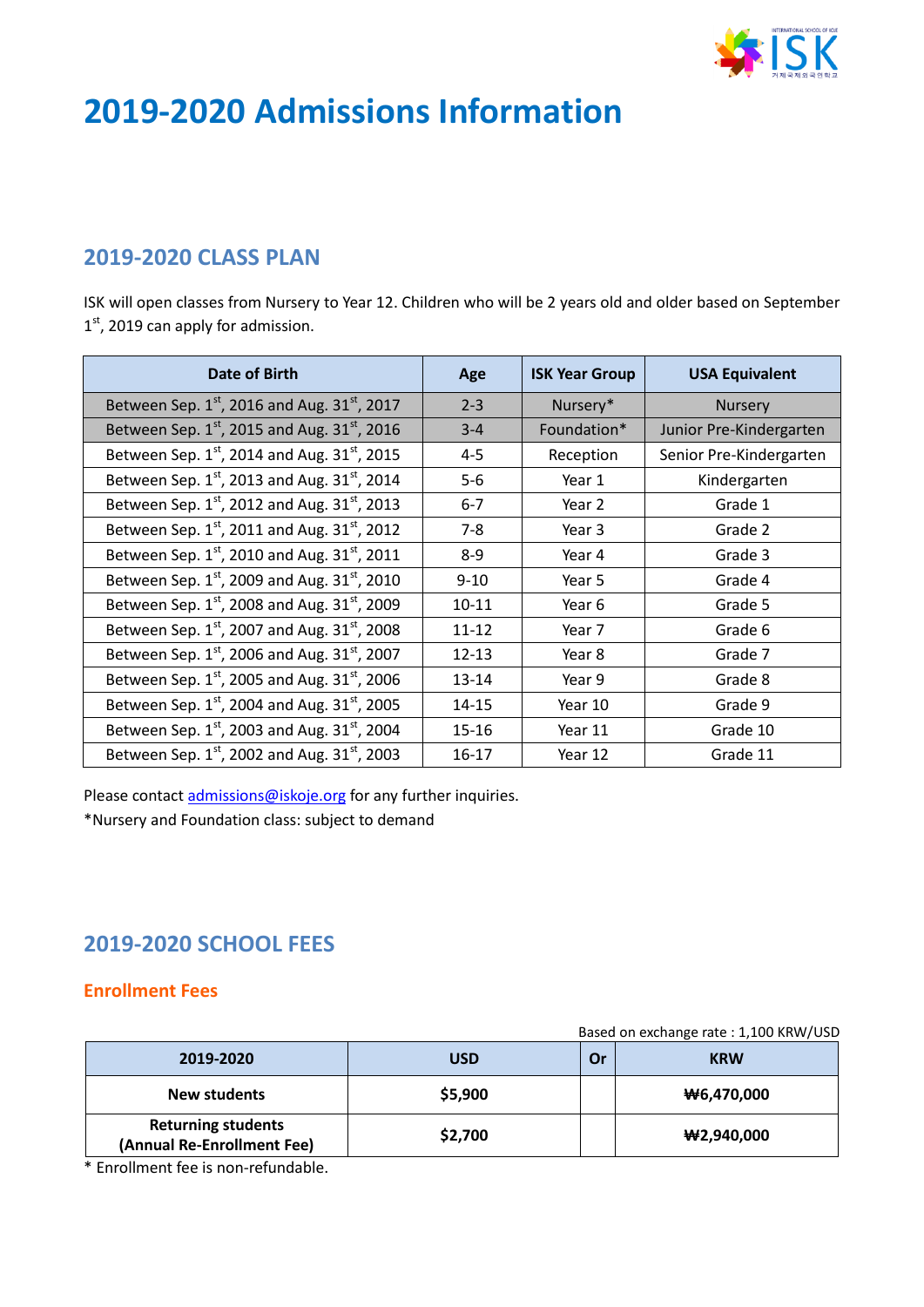#### **Tuition Fees**

Based on exchange rate : 1,100 KRW/USD

| 2019-2020                             | <b>USD</b> | Or | <b>KRW</b>              |
|---------------------------------------|------------|----|-------------------------|
| <b>Nursery, Foundation, Reception</b> | \$16,400   |    | $\textbf{W}18,000,000$  |
| Year $1 -$ Year 6                     | \$19,600   |    | $\textbf{W}21,500,000$  |
| Year 7 – Year 9                       | \$21,900   |    | $\textbf{W}$ 24,000,000 |
| Year 10 – Year 12                     | \$23,200   |    | $\#25,500,000$          |

#### **Transportation Fees**

Currently we are operating our school transportation service in Geoje and Jinhae. If you currently reside outside of Geoje or have any further inquiries, please contact *admissions@iskoje.org*.

If you need to register in the middle of the term, we will calculate your transportation fee on a remaining school days for the term.

#### **Geoje**

| <b>Term</b>                        | <b>KRW</b>    | Percentage |
|------------------------------------|---------------|------------|
| <b>Full-Year</b>                   | $W$ 3,000,000 | 100%       |
| Term 1 (21-Aug-2019 ~ 13-Dec-2019) | # 1,200,000   | 40%        |
| Term 2 (8-Jan-2020 ~ 24-Apr-2020)  | # 1,200,000   | 40%        |
| Term 3 (4-May-2020 ~ 26-Jun-2020)  | ₩ 600,000     | 20%        |

\* Transportation fee is non-refundable.

#### **Jinhae**

| <b>Term</b>                        | <b>KRW</b>    | Percentage |
|------------------------------------|---------------|------------|
| <b>Full-Year</b>                   | $W$ 3,500,000 | 100%       |
| Term 1 (21-Aug-2019 ~ 13-Dec-2019) | W 1,400,000   | 40%        |
| Term 2 (8-Jan-2020 ~ 24-Apr-2020)  | W 1,400,000   | 40%        |
| Term 3 (4-May-2020 ~ 26-Jun-2020)  | ₩ 700,000     | 20%        |

\* Transportation fee is non-refundable.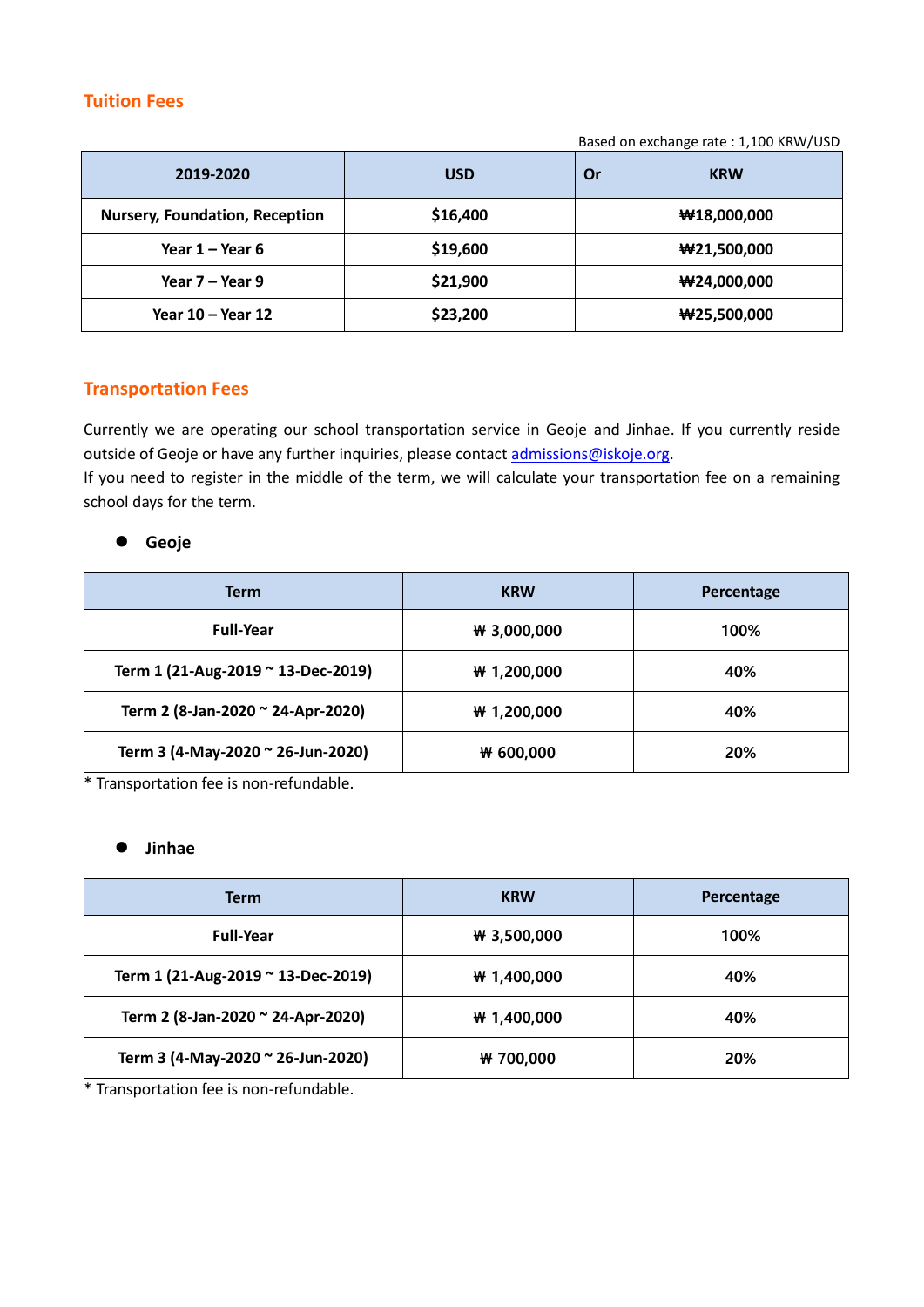# **2019-2020 ADMISSIONS SCHEDULE**

### **PAYMENT SCHEDULE**

|                            | <b>Issue Date</b> | Due Date                     |
|----------------------------|-------------------|------------------------------|
| <b>Enrollment Invoice</b>  | May 1st, 2019     | May 15 <sup>th</sup> , 2019  |
| <b>Tuition Fee Invoice</b> | June 3rd, 2019    | June 28 <sup>th</sup> , 2019 |

\*Payment schedule for Mid-Year entry students will vary depending on their starting date.

### **Bank Details**

| U.S. DOLLARS (USD) ACCOUNT                                                                                                                             | KOREAN WON (KRW) ACCOUNT                                                                                                     |
|--------------------------------------------------------------------------------------------------------------------------------------------------------|------------------------------------------------------------------------------------------------------------------------------|
| Beneficiary Name: International School of Koje<br>Name of Bank: Kookmin Bank Okpo Branch<br>Account Number: 660-42-0006-019<br>Swift Code: CZNBKRSEXXX | Beneficiary Name: International School of Koje<br>Name of Bank: Kookmin Bank Okpo Branch<br>Account Number: 660837-04-000118 |

### **PART-YEAR REGISTRATION**

Students who need to register as part-year at ISK due to inevitable circumstances will pay tuition fee as below. See the table below and contact our accounting team at **accounting@iskoje.org** if you need to recalculate your tuition fee.

If you need to register in the middle of the term, we will calculate your tuition fee on a remaining school days for the term.

| <b>Term</b>                        | <b>Tuition Fee</b> |
|------------------------------------|--------------------|
| Term 1 (21-Aug-2019 ~ 13-Dec-2019) | 40% of Tuition Fee |
| Term 2 (8-Jan-2020 ~ 24-Apr-2020)  | 40% of Tuition Fee |
| Term 3 (4-May-2020 ~ 26-Jun-2020)  | 20% of Tuition Fee |

\*Tuition fee for part-year registration is non-refundable.

\* If only 1 or 2 terms are booked at the beginning of the school year and additional terms are later added, a **\$1000 handling fee** will apply.

\* For parents who are self-financing their educational costs, we are prepared to offer a monthly payment scheme upon consultation. Please contact admissions to arrange an appointment.